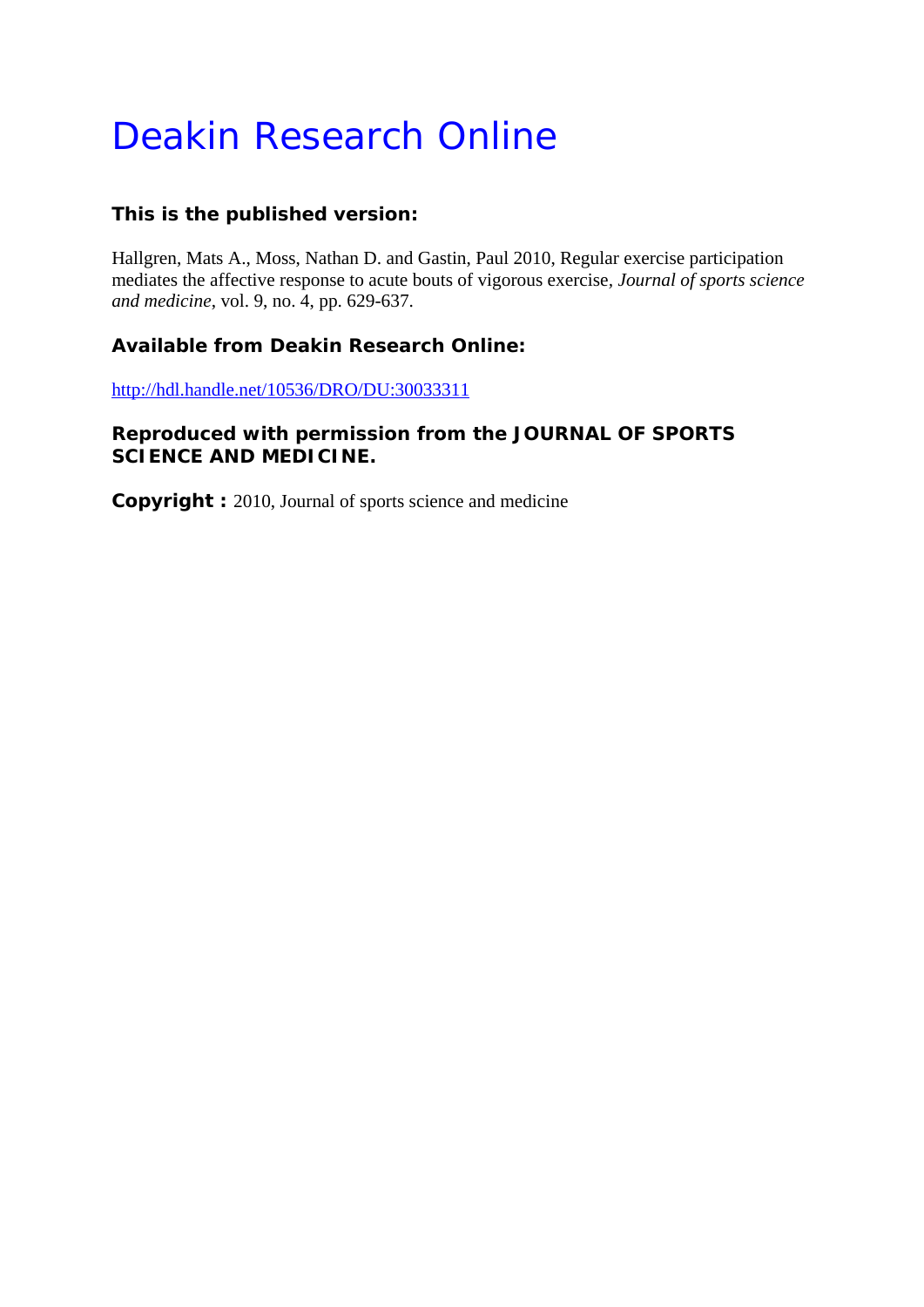#### **Research article**

# **Regular exercise participation mediates the affective response to acute bouts of vigorous exercise**

## **Mats Å. Hallgren 1 , Nathan D. Moss <sup>2</sup> and Paul Gastin <sup>3</sup>**

<sup>1</sup>STAD, Centre for Psychiatric Research, Karolinska Institute, Stockholm, Sweden, <sup>2</sup> School of Psychology and Counselling, Faculty of Health, Queensland University of Technology, Brisbane, Australia, <sup>3</sup> School of Exercise and Nutrition Sciences, Deakin University, Melbourne, Australia

#### **Abstract**

Physical inactivity is a leading factor associated with cardiovascular disease and a major contributor to the global burden of disease in developed countries. Subjective mood states associated with acute exercise are likely to influence future exercise adherence and warrant further investigation. The present study examined the effects of a single bout of vigorous exercise on mood and anxiety between individuals with substantially different exercise participation histories. Mood and anxiety were assessed one day before an exercise test (baseline), 5 minutes before (pre-test) and again 10 and 25 minutes post-exercise. Participants were 31 university students (16 males, 15 females; Age  $M = 20$ , with 16 participants reporting a history of regular exercise with the remaining 15 reporting to not exercise regularly. Each participant completed an incremental exercise test on a Monark cycle ergometer to volitional exhaustion. Regular exercisers reported significant post-exercise improvements in mood and reductions in state anxiety. By contrast, non-regular exercisers reported an initial decline in post-exercise mood and increased anxiety, followed by an improvement in mood and reduction in anxiety back to pre-exercise levels. Our findings suggest that previous exercise participation mediates affective responses to acute bouts of vigorous exercise. We suggest that to maximise positive mood changes following exercise, practitioners should carefully consider the individual's exercise participation history before prescribing new regimes.

**Key words:** Exercise, mood, affect, anxiety, exercise adherence.

### **Introduction**

On a population level, regular physical exercise is associated with significant cardiovascular and mental health benefits (Biddle, 2000; Deslandes et al., 2009; Joyner and Green, 2009). Maximizing these positive health effects is an important public health objective. While many factors can influence exercise adherence rates (the cost, convenience, social support, perceived risks and benefits), recent research has shown that the affective response to acute bouts of physical activity can predict future exercise participation (Ekkekakis et al., 2008; Williams et al., 2008). If exercise is to become a regular part of one's lifestyle, rather than something that is done in spurts of activity followed by long periods of inactivity, novice exercisers

may need to anticipate not only long term health benefits, but also experience immediate psychological rewards, such as improved mood states.

Participation in short-term exercise tends to be associated with improvements in transitory mood states, but not necessarily for all individuals (Bartholomew et al., 2005; Kwan and Bryan, 2010; Petruzzello et al., 1991). The affective benefits of acute exercise may be reduced, eliminated, or even reversed by exercising too intensely or for too long. Research indicates that several factors relating to both the exercise itself (in particular, the intensity and duration of exercise) and the individual participant (previous exercise involvement, perceptions of outcome and cognitions during exercise), interact to bring about post-exercise changes in mood (Bixby and Lochbaum, 2006; Dunn et al., 2005). However, it is unclear at present how these factors interact to modify affective responses. To date, several investigations have explored the relationship between previous exercise participation and mood change following acute bouts of exercise (Boutcher et al., 1997; Lochbaum et al, 2004; Parfitt et al, 1994; Steptoe et al., 1993; Tieman et al., 2002). This research has produced inconsistent findings, with some studies indicating that exercise can positively influence mood states irrespective of participant activity status (Daley and Welch, 2003), while other studies suggest that previous exercise experience is an important mediator of exercise induced mood change (Hoffman and Hoffman, 2008). For example, Steptoe et al (1993) examined the effect of three exercise intensities (volitional exhaustion,  $70\%$  of V0<sub>2</sub> max and 30% of V0<sub>2</sub> max) in active and inactive men. Sportsmen, but not inactive men, showed a decrease in tension-anxiety following the maximal exercise test, while exhilaration increased in both groups. Increases in mental vigor and exhilaration were recorded two minutes after exercise at  $70\%$  and  $50\%$  of V0<sub>2</sub> max, and these responses were significantly greater than those in the control condition. In a similar investigation, Daley and Welch (2003) explored the relationship between subjective mood experiences and exercise intensity in active and inactive females. All participants reported significantly higher Psychological Well-Being scores but only in the *low* intensity exercise condition (Daley and Welch, 2003). Recently, Hoffman and Hoffman (2008) compared the effect of a moderate treadmill exercise for 20 minutes on mood in middle-aged exercisers and non-exercisers. Hoffman and Hoffman found that a single session of moderate aerobic exercise improved vigour and decreased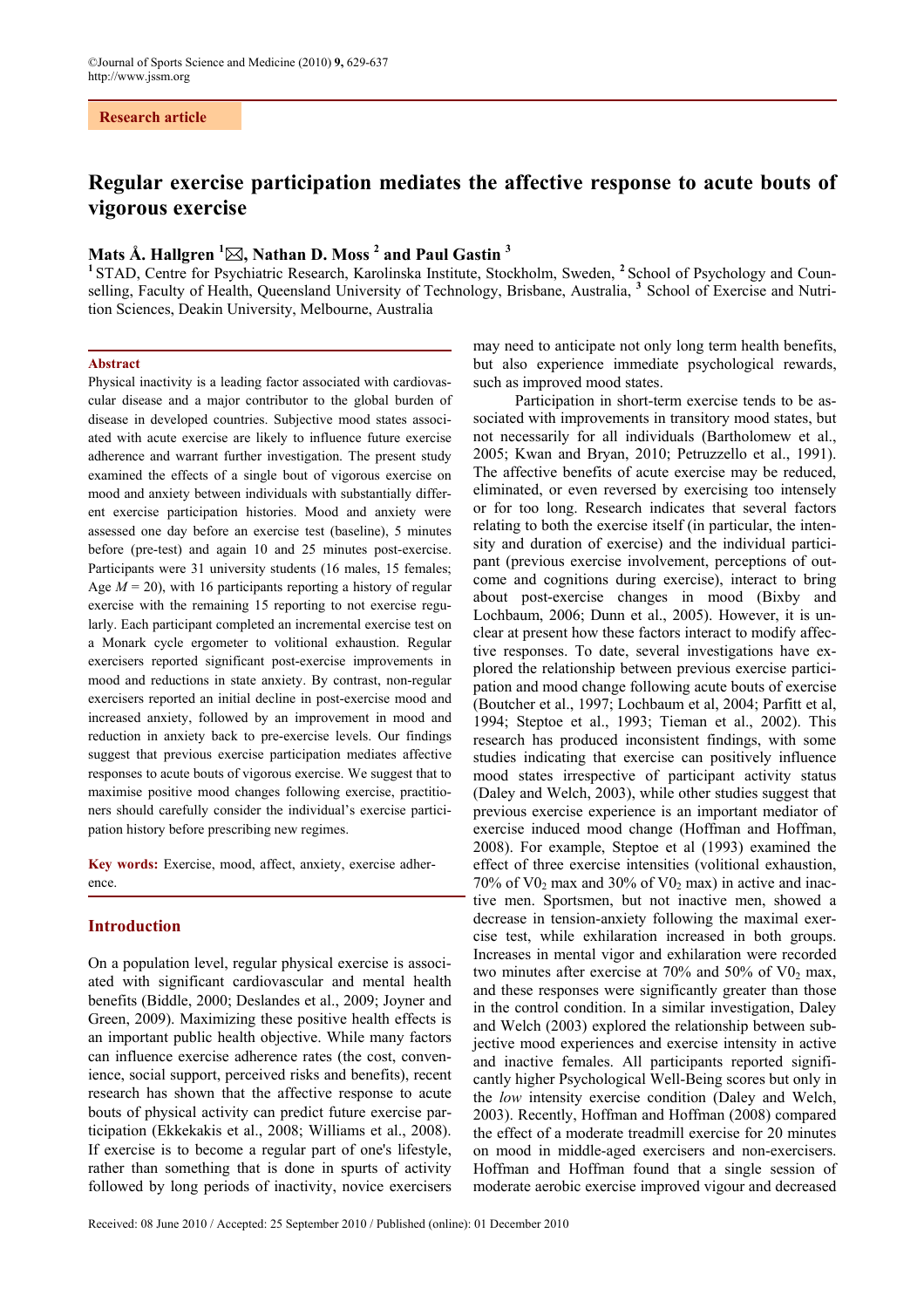fatigue among regular exercisers but caused no change in these scores for non-exercisers. One important variable which may partly account for these inconsistent results is the exercise intensity, which has been shown to influence the mood response following acute exercise (Dishman et al, 1994; Dunn et al, 2005; Ekkekakis et al, 2008; Williams, 2008).

Moderate exercise testing protocols have considerable external validity because they mimic the exercise intensity level that many individuals naturally self-select in 'real life' exercise settings. However, further investigations of the relationship between acute bouts of *intense* exercise and mood among individuals with different exercise participation histories are important for at least two reasons. Firstly, the effects of intense exercise on mood and anxiety are less frequently reported in the literature compared to moderate or sub-maximal exercise. Where the effects are reported, the results have not been consistent, suggesting that further investigations are warranted (Daley and Welch, 2003; Dishman et al., 1994; Lind et al., 2008; Tieman et al., 2002). Secondly, recent evidence suggests that novice exercisers may be less skilled at selfregulating their own exercise intensity levels – in other words, they frequently have difficulty 'pacing themselves' through the early stages of a new exercise program (Williams, 2008). In addition, the exercise prescribed by a gym instructor, personal trainer or exercising friend, may be too intense for the novice exerciser's current level of fitness. Poor self-regulation of the exercise intensity could lead non-regular exercisers to over-exert themselves during the early stages of an exercise program, resulting in negative mood states and poor long term adherence. Therefore, in light of research indicating that both exercise intensity and previous exercise participation are important mediating factors in the exerciseaffect link, the present study set out to investigate the effects of a single bout of intense exercise on mood and anxiety in a cohort of male and female regular and nonregular exercisers. We hypothesized that regular exercisers would report post-exercise improvements in mood states and reduced anxiety, while non-regular exercisers would report an initial decline in mood and increased post-exercise state anxiety.

#### **Methods**

#### **Participants**

Thirty-one participants  $(M = 20.13$  years,  $SD = 2.96$ years) were recruited voluntarily from a university sports science and social science program, and classified as either regular or non-regular exercisers based on their responses to an exercise participation questionnaire. All participants were enrolled as undergraduate students at the time of the study and were free of known cardiovascular and respiratory diseases. Exclusion criteria included known pregnancy, the use of tobacco products, moodaltering medications or drugs, and musculoskeletal disorders interfering with exercise.

A small financial incentive of \$20 was offered to all participants who agreed to volunteer for the study. Participants recruited from the sport science class were already required to exercise regularly as part of their education; therefore, thirteen of the sixteen regular exercisers (eight male, eight female) were recruited from an undergraduate sports science program. Only two of the social science students met the criteria for 'regular exerciser' in this study. Of the 31 participants, seven males and eight females were classified as non-regular exercisers. Recruitment into the study continued until an approximately even number of males and females had volunteered to participate. Three participants were rejected from the study for failing to clearly meet the classification of either regular or non-regular exerciser.

#### **Materials**

The experiment was conducted in an Exercise Physiology Laboratory with incremental exercise carried out on a Monark cycle ergometer (Monark Exercise AB, Vansbro, Sweden). Four identical questionnaires were completed by each participant at baseline, pre-test, 10 minutes posttest, and 25 minutes post-test. Each questionnaire contained the following four inventories;

(1) The Exercise-Induced Feeling Inventory (EFI) (Gauvin and Rejeski, 1993) was included specifically to measure fluctuations in mood state after acute exercise. The EFI consists of four subscales derived from 12 separate items, and takes about one minute to complete. All items are scored on a 5-point scale anchored from 0 (do not feel) to 4 (feel very strongly). For each item, respondents must indicate how they feel 'right now, at this moment'. The four subscales are: (1) Positive Engagement (Enthusiastic, Happy, Upbeat); (2) Revitalisation (Refreshed, Energetic, Revived); (3) Tranquillity (Calm, Relaxed, Peaceful); and (4) Physical Exhaustion (Fatigued, Tired, Worn Out). Subscale scores are obtained by averaging the numerical values chosen for the adjectives within a particular subscale. For example, the score for the Positive Engagement subscale is the sum of scores from 'enthusiastic', 'happy', 'and 'upbeat'. Subscale scores range from 0 to 12. The reliability and validity of the EFI is reported to be adequate (Gauvin and Rejeski, 1993). Higher scores on the EFI total and subscales indicate more positive mood states, except on the Physical Exhaustion subscale where high scores indicate *greater* physical exhaustion.

(2) The 65-item Profile of Mood States questionnaire (POMS) (McNair et al., 1971). The POMS is a selfreport inventory, requiring only a few minutes to complete, that has been used extensively to assess the acute effects of exercise on mood (Biddle, 2000; Hoffman and Hoffman, 2008; Petruzzello et al, 1991). The POMS measures 6 dimensions of mood on a 5-point continuum. A total mood disturbance index is derived by subtracting the vigor-activity score from the sum of the other 5 measures of affect (tension-anxiety, depression-dejection, anger-hostility, fatigue-inertia, confusion-bewilderment). High scores on the POMS total and subscale scores indicate more *negative* mood states, except on the Vigor-Activity subscale where higher scores stronger feelings of Vigor.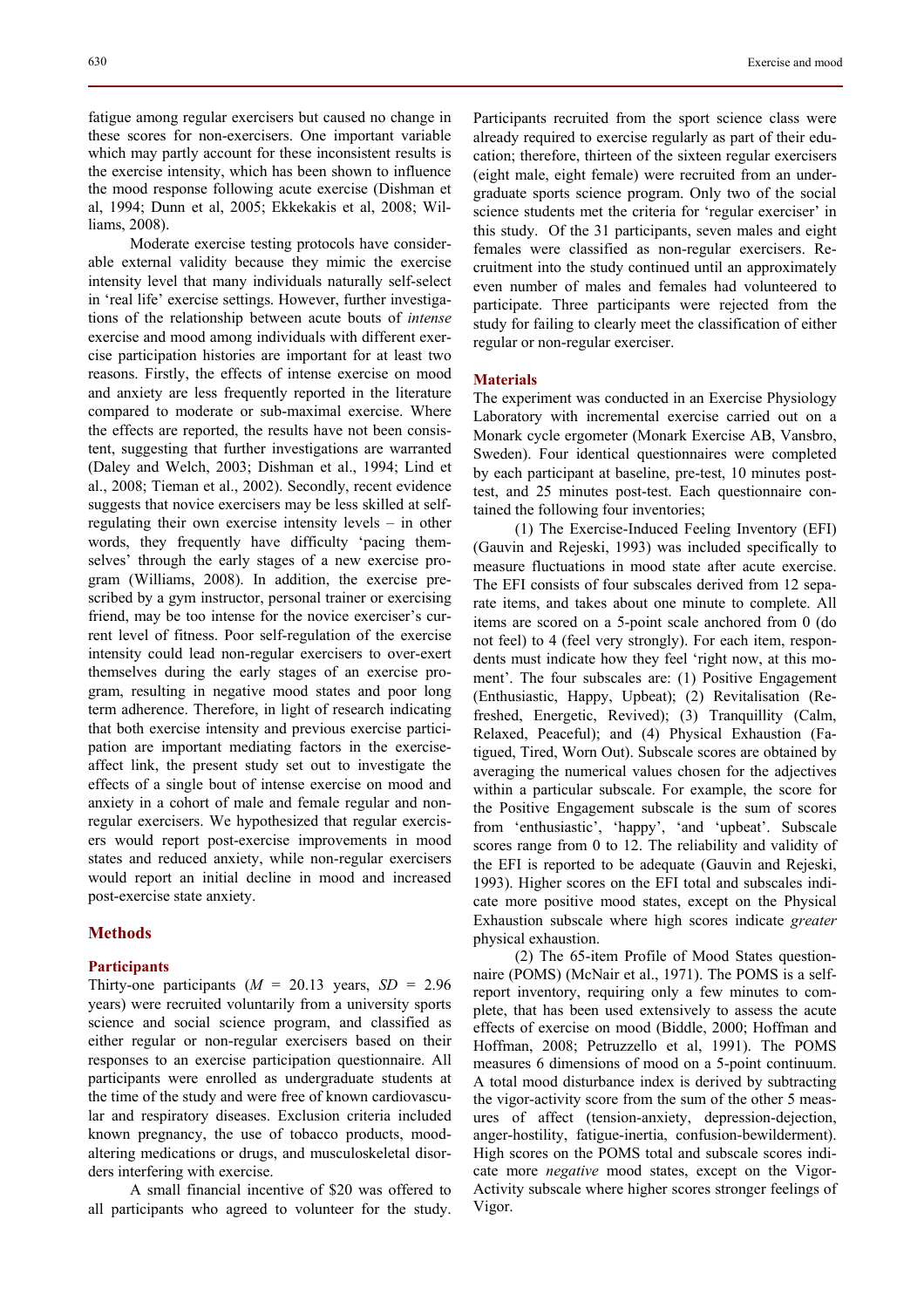(3) Both the state and trait subscales of the State-Trait Anxiety Inventory (STAI) (Speilberger et al., 1970) were included. On the trait anxiety scale, participants responded according to how the items described them "in general", whereas on the state anxiety inventory participants indicated the extent to which items described them "at that particular moment". The STAI provides an operational measure of anxiety at a particular moment (State) and of stable anxiety (Trait). The two STAI scales each comprise 20 items rated on a 4-point scale. High scores on the STAI indicate higher levels of self-reported anxiety, while low scores suggest lower anxiety levels.

Both the EFI and POMS were selected for the present study to allow comparisons between the two inventories within the same study. A separate measure of anxiety (the STAI) was adopted to explore changes in state anxiety over time, and differences between regular and nonregular exercisers in trait anxiety at baseline. This would not have been possible using the POMS questionnaire alone.

#### **Procedure**

All participants completed the first (baseline) questionnaire 24 hours prior to their exercise session, and again immediately before the exercise test. The timing of the questionnaires enabled an assessment of whether the participant's anxiety rose immediately prior to the exercise intervention compared to baseline. The baseline questionnaire contained instructions that participants were asked to comply with prior to the exercise test (for example, do not drink coffee, alcohol or other non-prescription drugs 24 hours before the test). Revealing our study hypotheses to the participants might have influenced the results by generating preconceptions about the positive effects of exercise on mood. Therefore, the true focus of the experiment was concealed until the conclusion of the study when all participants were debriefed by mail. All participants were informed that the study was investigating gender differences in exercise performance, and its influence on cognition.

Upon entering the exercise laboratory, each participant was familiarised with the equipment and given clear but brief instructions regarding the protocol to be followed. The laboratory was a medium sized (approximately 45 square meter), well lit exercise testing room containing one stationary exercise cycle, a treadmill with  $V0<sub>2</sub>$  max testing equipment, a small table and a chair. A window was left open at all times to ensure adequate ventilation. The instructor was mindful to engage each participant in a similar manner, and avoided unnecessary social interaction with the participants. Each volunteer was weighed on an electronic scale and their age, height and weight recorded (see Table 1). Participants then completed a health questionnaire, an exercise participation questionnaire and a written consent form. Before performing the exercise test, each participant was fitted with a Polar heart rate monitor and the bicycle ergometer seat height was adjusted to suit the participant's comfort. The second pre-test questionnaire was then completed, after which the exercise testing session was conducted. Participants were provided drinking water before the test began. The Monark cycle ergometer used in the present study was similar to a stationary exercise bicycle. The intensity of the exercise was increased by adjusting the resistance force applied to the flywheel of the ergometer, which could be gauged by the position of a pendulum.

Testing procedures followed the American College of Sports Medicine's (1986) cycle ergometer maximal test protocol. Each participant was instructed to begin pedaling in time to a metronome that set a pedaling rate of 50 revolutions per minute (rpm). The initial workload was set at 300 kilogram meters per minute (kgm.min-1) for females, and 600 kgm·min<sup>-1</sup> for males. The workload was increased by  $150 \text{ kgm·min}^{-1}$  every two minutes (for both males and females) until volitional exhaustion. The cycle ergometer was re-calibrated between each testing session to ensure accurate and reliable measures. During the exercise test, participants were verbally encouraged to cycle to the point of volitional exhaustion. The testing procedure ensured that the final relative exercise intensity experienced by each participant was similar, despite differences in fitness and final exercise workload. Following a 5 minute cool-down period of slow pedaling with minimal resistance, participants completed the first post-exercise questionnaire by sitting quietly in a chair at a writing table. The second post-exercise questionnaire was completed 25 minutes after the exercise session. Participants sat quietly and rested between completion of the first and second post-exercise questionnaire and were provided drinking water and a sweat towel.

Upon completion of the final EFI questionnaire at 25 minutes, participants maximum oxygen uptake was estimated from the oxygen uptake equivalent to the final workload (taken from a modified Astrand-Rhyming nomogram) and expressed relative to body weight in ml·kg-1·min-1. This procedure was replicated for all 31 individuals.

#### **Results**

Two measures were used to estimate fitness levels among participants;  $V_2$  max and cycling time to exhaustion. Independent samples t-tests revealed regular exercisers had higher  $\text{V0}_2$  max (mean = 56.75 ml·min<sup>-1</sup>) than nonregular exercisers (mean =  $39.40$  ml·min<sup>-1</sup>). Regular exercisers also cycled for a longer duration (12.56 min.) than

|  | Table 1. Participant characteristics. |
|--|---------------------------------------|
|--|---------------------------------------|

|             | <b>Regular exercisers</b> |            | <b>Non-Regular Exercisers</b> |            |  |
|-------------|---------------------------|------------|-------------------------------|------------|--|
|             | $M(n=8)$                  | $F(n = 8)$ | $M(n=7)$                      | $F(n = 8)$ |  |
| Age (years) | 22.8(4.5)                 | 19.7(1.8)  | 18.7(0.4)                     | 19.0(.9)   |  |
| Height(m)   | 1.79(.05)                 | 1.66(.06)  | 1.82(0.06)                    | 1.58(.07)  |  |
| Weight (kg) | 80.2(7.1)                 | 59.8 (5.7) | 76.4 (6.4)                    | 57.4(6.2)  |  |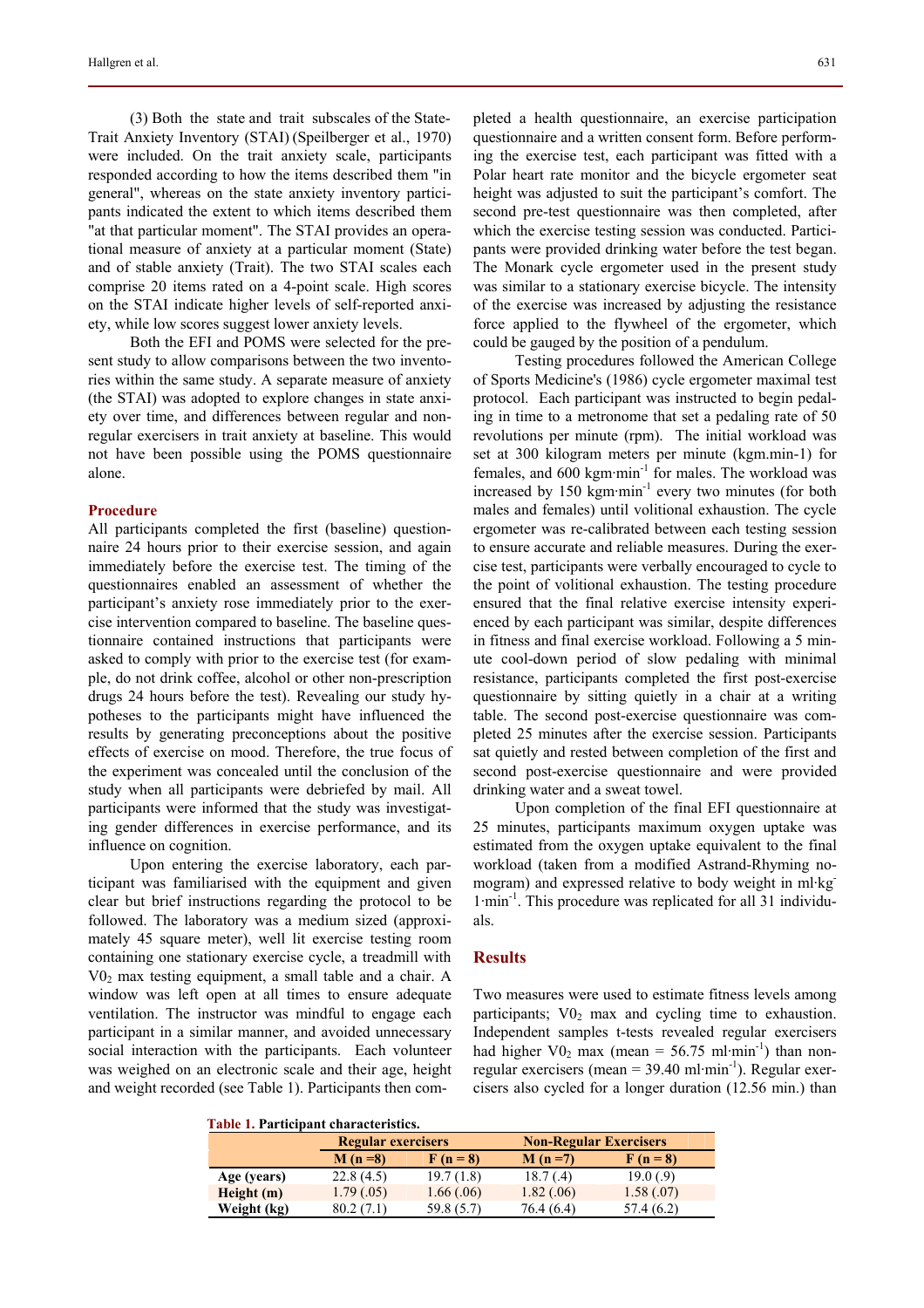| <b>Measure</b>       | <b>Exercise</b> | <b>Baseline</b> | <b>Pre-test</b> | radic 2. mean and (standard cribi) total and subscale scores for the Erig r Omb and Strik over thile.<br>10 min Post | 25 min Post | P            | <b>Effect</b>       |
|----------------------|-----------------|-----------------|-----------------|----------------------------------------------------------------------------------------------------------------------|-------------|--------------|---------------------|
| category             |                 |                 |                 |                                                                                                                      |             | group x time | size                |
|                      |                 |                 |                 |                                                                                                                      |             | interaction  | (Eta <sup>2</sup> ) |
| <b>EFI</b> total     | Regular         | 13.7(2.1)       | 18.7(2.3)       | 22.0(2.1)                                                                                                            | 26.5(1.8)   | < 0.001      | .560                |
|                      | Non-Regular     | 13.7(2.2)       | 17.7(2.3)       | 4.5(2.2)                                                                                                             | 15.3(1.9)   |              |                     |
| Positive             | Regular         | 5.8(0.6)        | 7.3(0.6)        | 8.1(0.6)                                                                                                             | 8.9(0.6)    | < 0.001      | .537                |
| engagement           | Non-Regular     | 7.2(0.6)        | 8.3(0.6)        | 4.8(0.6)                                                                                                             | 7.0(0.6)    |              |                     |
| Revitilisation       | Regular         | 5.2(0.6)        | 6.0(0.6)        | 7.2(0.7)                                                                                                             | 8.6(0.6)    | $\leq .01$   | .314                |
|                      | Non-Regular     | 5.7(0.7)        | 6.0(0.6)        | 3.2(0.7)                                                                                                             | 6.6(0.7)    |              |                     |
| <b>Physical</b>      | Regular         | 5.2(0.8)        | 3.2(0.8)        | 2.6(0.7)                                                                                                             | 0.7(0.5)    | < 0.001      | .537                |
| exhaustion           | Non-Regular     | 4.5(0.8)        | 3.5(0.8)        | 7.3(0.7)                                                                                                             | 4.9(0.5)    |              |                     |
| <b>Tranguility</b>   | Regular         | 7.9(0.7)        | 8.6(0.6)        | 8.3(0.7)                                                                                                             | 9.5(0.5)    | < .26        |                     |
|                      | Non-Regular     | 5.2(0.7)        | 6.8(0.6)        | 4.1(0.8)                                                                                                             | 6.7(0.6)    |              |                     |
| <b>POMS</b> total    | Regular         | 19.6(8.2)       | 11.8(6.7)       | $-2.8(7.6)$                                                                                                          | $-7.9(6.3)$ | < 0.002      | .438                |
|                      | Non-Regular     | 52.5(8.4)       | 28.3(6.9)       | 40.0(7.9)                                                                                                            | 31.1(6.5)   |              |                     |
| tension              | Regular         | 8.7(1.7)        | 5.8(1.4)        | 3.9(1.0)                                                                                                             | 3.5(1.3)    | < .64        |                     |
|                      | Non-Regular     | 16.0(1.8)       | 12.7(1.5)       | 13.0(1.0)                                                                                                            | 11.5(1.4)   |              |                     |
| depression           | Regular         | 6.3(1.9)        | 3.7(1.9)        | 2.0(2.2)                                                                                                             | 3.5(1.3)    | < .19        |                     |
|                      | Non-Regular     | 14.5(2.0)       | 9.7(1.9)        | 11.9(2.3)                                                                                                            | 11.5(1.4)   |              |                     |
| anger                | Regular         | 7.0(2.0)        | 5.2(1.7)        | 3.3(1.7)                                                                                                             | 2.1(1.3)    | $<$ .44      |                     |
|                      | Non-Regular     | 15.5(2.1)       | 10.8(1.7)       | 8.0(1.8)                                                                                                             | 7.1(1.3)    |              |                     |
| confusion            | Regular         | 7.7(1.2)        | 5.3(1.2)        | 4.4(1.4)                                                                                                             | 2.9(1.2)    | < .08        |                     |
|                      | Non-Regular     | 11.1(1.2)       | 7.9(1.2)        | 8.8(1.4)                                                                                                             | 9.2(1.3)    |              |                     |
| vigor                | Regular         | 17.7(1.5)       | 19.1(1.5)       | 19.6(1.7)                                                                                                            | 21.0(1.5)   | $\leq .01$   | .328                |
|                      | Non-Regular     | 17.3(1.5)       | 20.8(1.5)       | 14.6(1.8)                                                                                                            | 17.1(1.6)   |              |                     |
| fatigue              | Regular         | 8.1(1.6)        | 6.5(1.0)        | 4.1(1.4)                                                                                                             | 3.4(1.1)    | < 0.001      | .490                |
|                      | Non-Regular     | 12.9(1.7)       | 7.9(1.0)        | 14.0(1.4)                                                                                                            | 10.7(1.1)   |              |                     |
| <b>State Anxiety</b> | Regular         | 38.6(3.6)       | 30.6(2.1)       | 27.8(2.7)                                                                                                            | 28.7(2.4)   | < 0.005      | .387                |
| (STAI)               | Non-Regular     | 41.6(3.7)       | 36.6(2.2)       | 45.8(2.8)                                                                                                            | 37.9(2.5)   |              |                     |
| <b>Trait Anxiety</b> | Regular         | 34.2(2.2)       | 31.8(2.1)       | 31.2(2.0)                                                                                                            | 30.2(1.7)   | < .27        |                     |
| (STAI)               | Non-Regular     | 41.4(2.3)       | 41.1(2.1)       | 40.9(2.1)                                                                                                            | 37.4(1.8)   |              |                     |

 **Table 2. Mean and (standard error) total and subscale scores for the EFI, POMS and STAI over time.** 

\*Effect sizes (Eta<sup>2</sup>) for statistically significant group by time interaction effects using repeated measures ANCOVA.

non-regular exercisers (10.33 min.), confirming their superior fitness levels. Both  $V_2$  max and time to exhaustion measures were found to differ significantly between regular and non-regular exercisers (t(29) = 3.45,  $p < 0.05$ and  $t(29) = 2.84$ ,  $p < 0.05$  respectively), indicating that regular exercisers were fitter than the non-regular exercisers.

Interaction effects (group by time), and main effects of group only were explored using repeated measures ANCOVA. Mean and standard error scores from each questionnaire are presented in Table 2, below.

#### **The exercise-induced feeling inventory**

Changes over time on the EFI total scores (Figure 1) and subscale scores (Figure 2) for regular and nonregular exercisers are illustrated below. Higher scores on the EFI total indicate more positive mood states, while low scores indicate negative mood states. On the Physical Exhaustion subscale, higher scores indicate negative mood states. The results indicated a significant interaction between exercise group (regular versus non-regular) and time after controlling for age as a covariate,  $F_{1,26} = 11.01$ , p < 0.001 (Eta<sup>2</sup> = 0.560). Regular exercisers reported a steady improvement in mood scores across time from baseline through to 25-minutes post-exercise. Conversely, non-regular exercisers reported an initial increase from baseline to pre-test, followed by a sharp decrease in mood scores at 10 minutes post-exercise, and then a return to pre-exercise mood levels at 25-minutes. Post-hoc analyses using

EFI total scores indicated that regular exercisers reported significantly better mood states than non-regular exercisers at both 10 minutes ( $p < 0.01$ , Cohen's  $d =$ 2.07) and 25 minutes after exercise ( $p < 0.05$ , Cohen's  $d = 1.58$ .



**Figure 1. Total EFI scores for regular and non-regular exercisers across time.** 

Changes over time on the EFI subscales followed a similar pattern to the EFI total scores, with the positive engagement, revitalization, and physical exhaustion subscales all showing a significant group by time interaction. The tranquility subscale was the only exception to this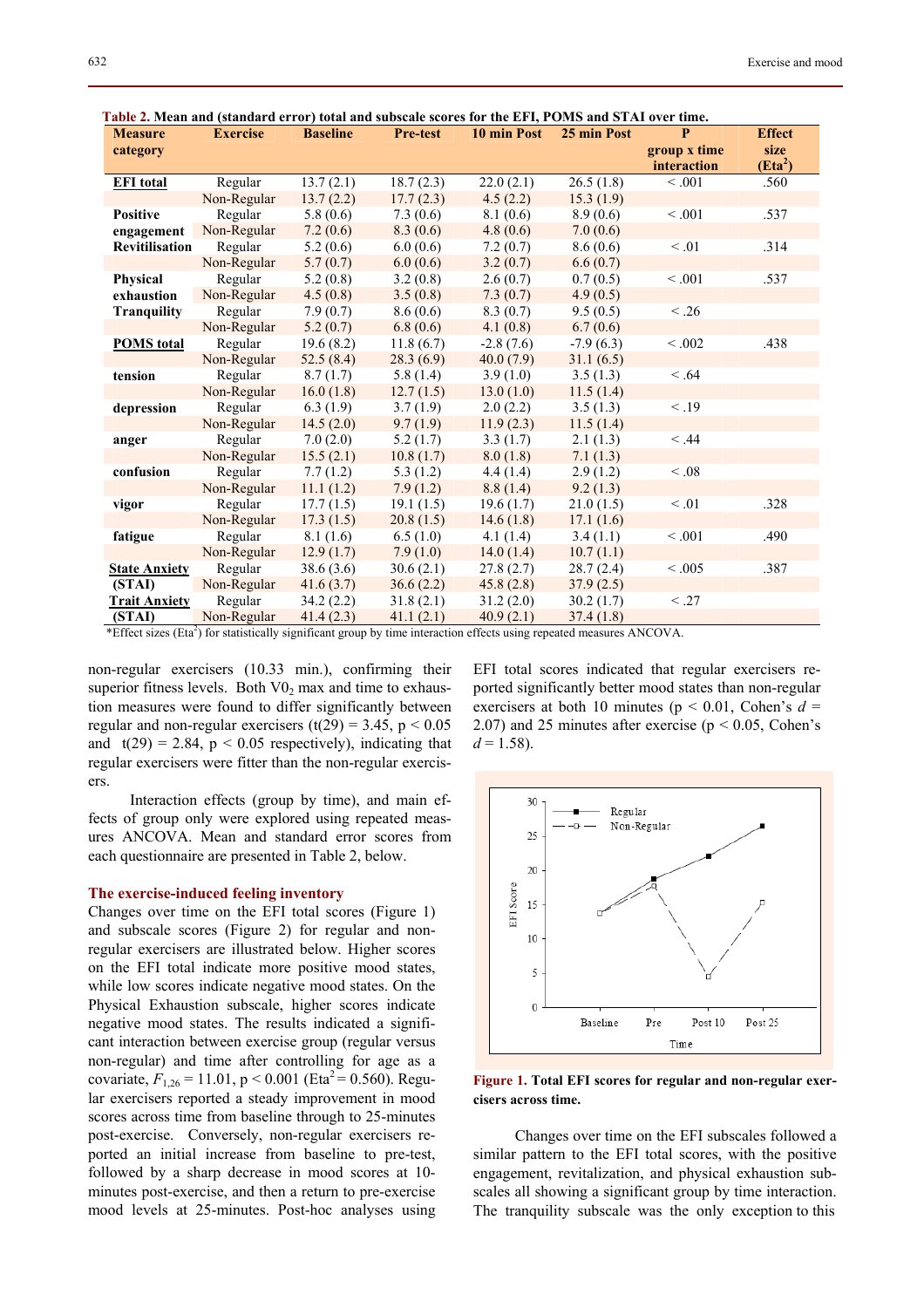

 **Figure 2. EFI subscale scores for regular and non-regular exercisers across time.** 



**Figure 3. POMS total scores for regular and non-regular exercisers across time.** 

trend, where no significant interaction was obtained.

#### **Profile of mood states**

Figure 3 shows changes over time in POMS total scores between regular and non-regular exercisers. High scores on the POMS indicate more *negative* mood states, whereas low scores suggest positive moods. There was a significant group by time interaction on the POMS Total Mood Disturbance (TMD) score,  $F_{1,26} = 6.75$ ,  $p < 0.002$ ,  $Eta<sup>2</sup> = 0.438$ , with regular exercisers reporting a steady reduction (improvement) in total mood scores from baseline through to 25 minutes post-exercise. Conversely,

non-regular exercisers reported an initial increase (worsening mood) on the POMS (TMD) from pre-test to 10 minutes post-exercise, followed by a return to pre-test scores at 25 minutes. Similar patterns of mood change over time were observed on the six POMS subscales. Post-hoc analyses using POMS total scores indicated that regular exercisers reported significantly better mood states at baseline ( $p < 0.01$ , Cohen's  $d = 1.11$ ), pre-test (p  $<$  0.05, Cohen's  $d = 0.76$ ), 10 minutes post-exercise (p  $<$ 0.001, Cohen's  $d = 1.28$ ), and 25 minutes post-exercise (p  $< 0.001$ , Cohen's  $d = 0.96$ ). Two of the POMS subscales showed a significant group by time interaction (Vigor, *F*  $_{1,26}$  = 4.221, p = .015, Fatigue,  $F_{1,26}$  = 8.340, p < 0.001). The remaining four subscales showed no interaction, but significant main effects of time (tension,  $F_{1, 26} = 18.15$ , p  $<$  0.001, Eta<sup>2</sup> = 0.089; depression,  $F_{1, 26}$  = 11.24, p = 0.002, Eta<sup>2</sup> = 0.061; anger,  $F_{1, 26}$  = 7.36, p = 0.011, Eta<sup>2</sup> = 0.012; and confusion,  $F_{1, 26} = 6.03$ ,  $p = 0.021$ , Eta<sup>2</sup> = 0.089) (see Figure 4).

#### **State-Trait Anxiety Inventory**

Figure 5 shows changes over time in state and trait anxiety (STAI) between regular and non-regular exercisers. High scores on the STAI indicate higher levels of selfreported anxiety, while low scores suggest lower anxiety levels. Analysis of co-variance results indicated a significant group by time interaction for state anxiety,  $F_{1, 26}$  = 5.47,  $p = 0.005$ , Eta<sup>2</sup> = 0.387, but only a significant main effect of group for trait anxiety,  $F_{1, 26} = 7.72$ ,  $p = 0.010$ ,  $Eta<sup>2</sup> = 0.105$ . For regular exercisers, state anxiety scores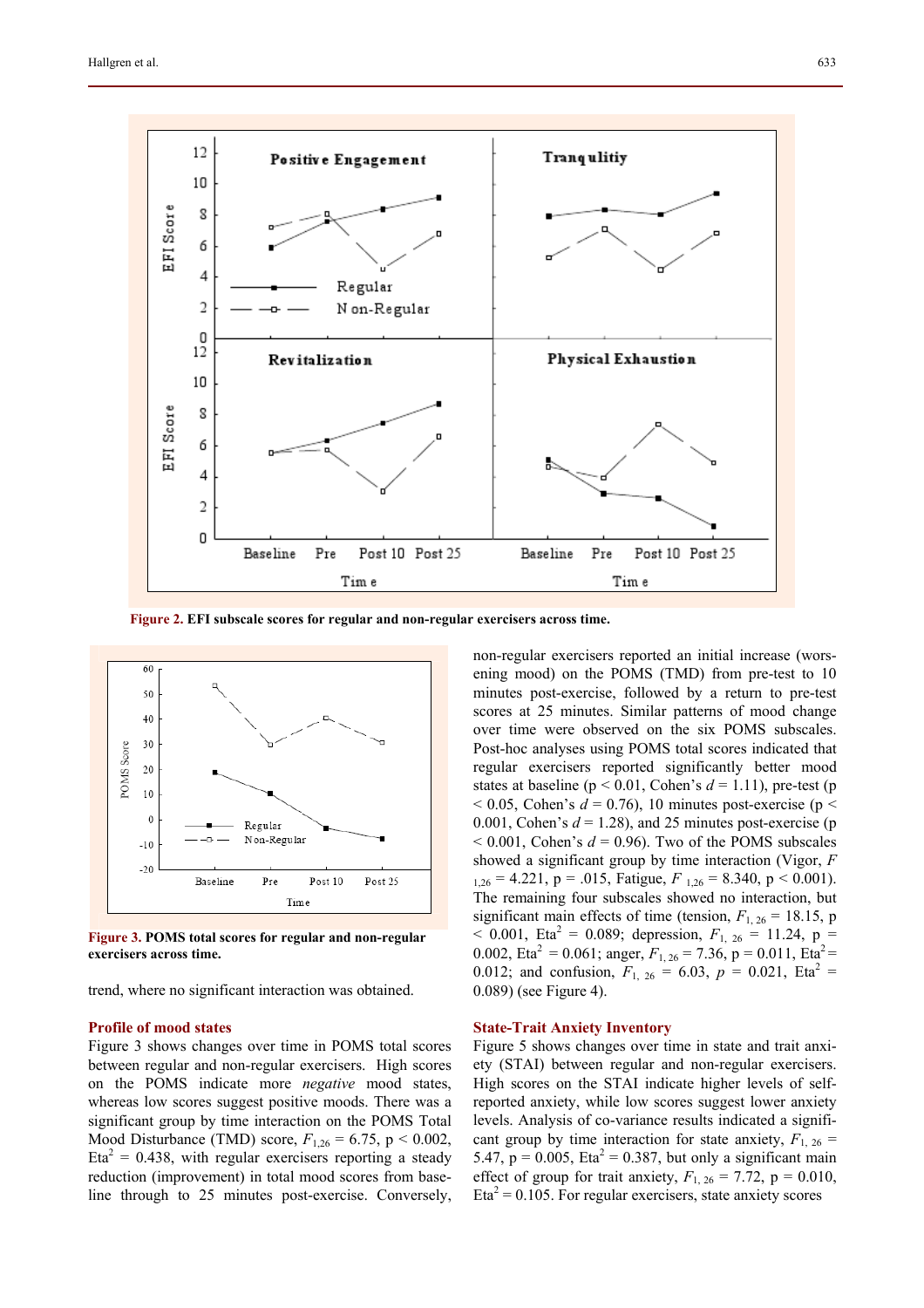

 **Figure 4. POMS subscale scores for regular and non-regular exercisers across time.** 

decreased from baseline to pre-test, and from pre-test to 10 and 25 minutes post-exercise. Non-regular exercisers also reported an initial decrease in state anxiety, but this was followed by a sharp increase from pre-test to 10 minutes post-exercise, and then a gradual reduction back to pre-test levels at 25 minutes. Post-hoc analyses indicated that regular exercisers reported significantly lower state anxiety at 10 minutes ( $p < 0.01$ , Cohen's  $d = 1.87$ ) and 25 minutes ( $p < 0.05$ , Cohen's  $d = 1.02$ ) post-exercise, respectively.

## **Discussion**

Participation in regular exercise is associated significant physical and psychological benefits in both depressed (Barbour et al., 2007; Dunn and Dishman, 1991), and non-clinical populations (Boutcher et al., 1997). Research has also shown that the mood states associated with acute exercise can predict future exercise adherence (Williams et al, 2008). Novice exercisers may be less skilled at selfregulating their own exercise intensity levels, leading to over-exertion during the early stages of a new exercise program. This may result in negative mood states following acute exercise and, in turn, poor long-term exercise adherence. While many investigations have explored the effects of acute exercise on mood, including the mediating role of fitness or previous exercise participation (Bixby and Lochbaum, 2006; Daley and Welch, 2003; Reed et al., 1998; Steptoe et al., 1993) there is active discussion in the literature regarding the mood enhancing effects of different exercise intensities among regular and non-regular exercisers (Ekkekakis et al., 2005; Lind et al., 2008). We therefore set out to examine the self-reported mood altering effects of a single bout of vigorous exercise among both regular and non-regular exercisers.

Our findings support the hypothesis that regular exercise participation is associated with significant improvements in mood following acute exercise, even when



 **Figure 5. State and trait anxiety scores for regular and non-regular exercisers across time.**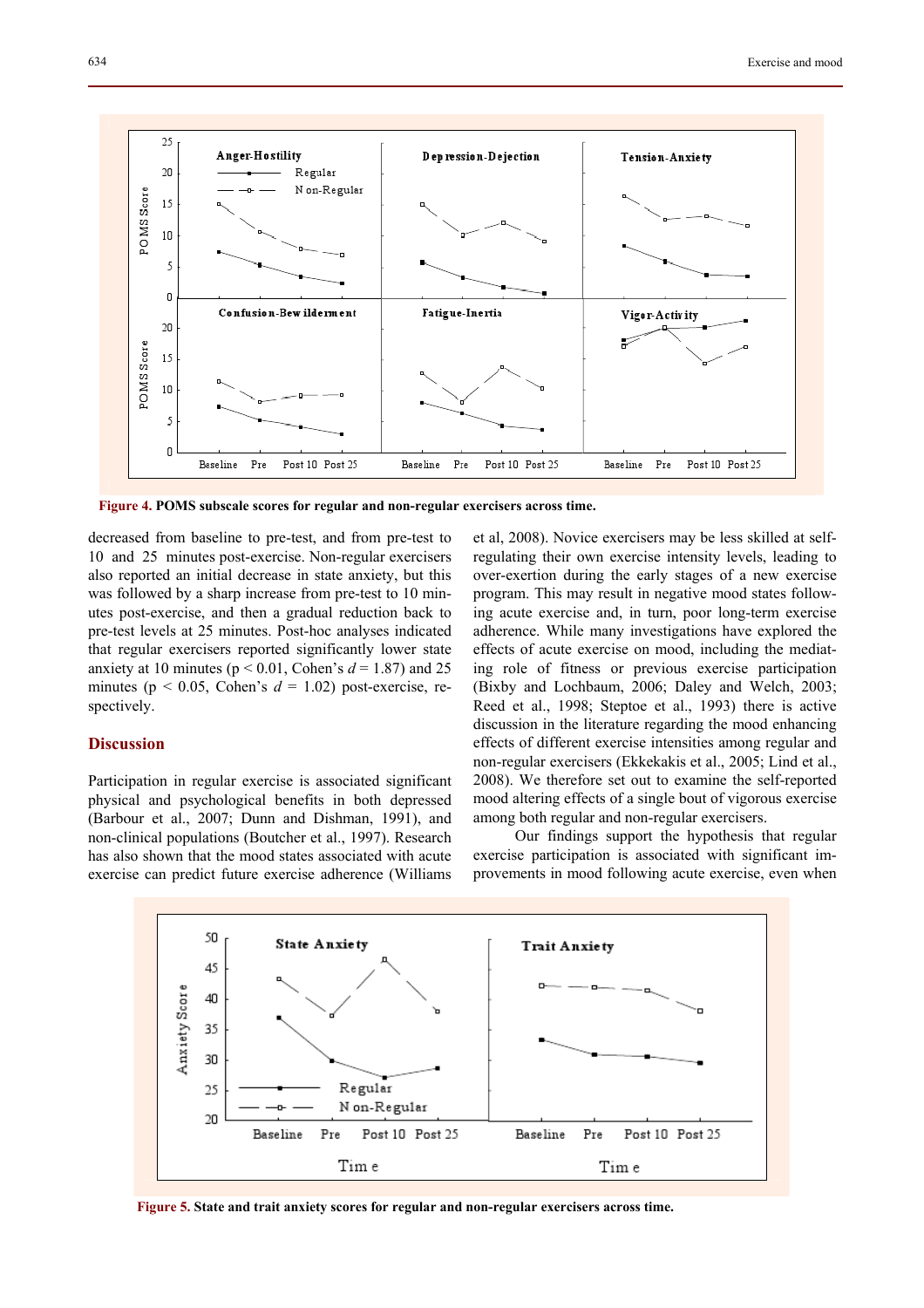the exercise test is short and intense. Improvements in mood over time were reported by regular exercisers on both the Exercise Feeling Inventory (EFI) and Profile of Mood States questionnaire (POMS). Conversely, nonregular exercisers reported more negative mood states, including greater Fatigue, less Vigor and more Physical Exhaustion, demonstrating that intense physical exercise is not well tolerated (or desired) by novice exercisers, while the converse appears to occur for regular exercisers. Clearly, when it comes to exercise, some individuals like it vigorous while others do not, and this preference is mediated by previous exercise involvement. The POMS subscales revealed that post exercise mood changes are accompanied by transitory cognitive changes. In the present study, vigorous exercise was associated with greater feelings of Depression-Dejection and Confusion-Bewilderment by the novice exercisers, while the reverse was true for regular exercisers, suggesting that the two groups experienced the physical sensation of vigorous exertion in a dramatically different way, despite both groups cycling to the point of volitional exhaustion.

Previous studies have reported that acute bouts of exercise can significantly reduce state anxiety (Knapen et al., 2009; Smits et al., 2008). These findings were also confirmed, with regular exercisers reporting a decline in state anxiety across all four time points, compared to the non-regular exercisers, who reported an increase in state anxiety followed by a return to pre-test scores at 25 minutes. The rebound to pre-test mood and state anxiety levels by non-regular exercisers indicates a relatively fast recovery from the exercise session, and also demonstrates that the timing of the post-exercise mood questionnaire can dramatically influence the results obtained (see Figure 1).

The improved baseline mood scores (POMS) and lower trait anxiety scores reported by regular exercisers, support previous research indicating that participation in regular exercise brings about long term physiological and psychological changes which enhance mood and lower anxiety, compared to individuals who do not exercise regularly (Barbour et al., 2007; Dunn and Dishman, 1991). Several tenable psychological theories have been proposed to explain exercise-induced mood changes (eg, mastery, self-efficacy, and social interaction), and a number of equally tenable physiological theories (eg, monoamine changes, increased core body temperature, serotonin synthesis) (Dunn and Dishman, 1991). However, the precise interrelationship between these mechanisms remains poorly understood, and the focus of ongoing research (Björnebekk et al., 2005; Boecker et al., 2008).

Our results also have implications for exercise adherence. Although speculative, the post-exercise increase in negative mood states reported by non-regular exercisers suggests that exercise adherence for these individuals may be low if they experience unpleasant mood states following vigorous bouts of exercise. This indicates that exercise programs for beginners should avoid activities that are highly vigorous or likely to elicit negative emotional responses. By contrast, regular exercisers appear to gain significant benefits, both psychologically and physically, from engaging in intense exercise, which may partly account for their continued adherence (Williams, 2008). It is likely that a cognitive component was involved here, with the regular exercisers interpreting the physical discomfort of maximal exercise in a positive, challenging way, while the non-regular exercisers may have felt overly challenged and anxious due to the relatively unfamiliar sensations associated with intense physical exertion. The trends which emerged on the Exercise Induced Feeling Inventory (EFI) were almost identical to those obtained with the POMS. Both inventories revealed significant post-exercise improvements in mood, and decreases in anxiety among regular exercisers. However, the difference reported between regular and non-regular exercisers were more apparent on the EFI (total) than on the POMS total mood disturbance scores, suggesting that the EFI could be a more sensitive measure of postexercise mood change than the POMS.

Our hypothesis that participants would feel more anxious immediately before the exercise test compared to baseline, thereby confounding the post-exercise test results with inflated pre-test anxiety levels, was not confirmed. On the contrary, self-reported state anxiety *reduced* from baseline (measured 24 hours before the exercise test) to pre-test in both groups. As all the participants were university students, and the testing scenario occurred during normal university hours, one possible explanation for this finding is that participants viewed the task as an enjoyable distraction or 'time out' from routine study obligations. However, this innovation in the study design should be replicated in future investigations to exclude the possible confounding effects of inflated pre-test mood and anxiety scores.

There are some limitations to the present study which are acknowledged. First, we did not include a matched, non-exercise control group, which would allow stronger assertions about the effect of the exercise intervention on mood and anxiety. Second, we did not compare the effects of multiple exercise intensities, or selfselected exercise, on mood and anxiety. Ongoing research suggests that self-selection of exercise intensity may influence affective responses to acute exercise (Ekkekakis et al., 2005; Williams, 2008). It is possible that the exercise session used here was simply too intense for the nonregular exercisers to elicit a positive affective response and this possibility was not tested with a self-selected or multiple exercise testing procedure. Measuring perceived exertion would clarify whether the non-regular exercisers *perceived* the same exercise bout (volitional exhaustion) to be more strenuous than the regular exercisers. Another limitation concerns the population used and the external validity of laboratory based ('synthetic') exercise interventions. As only young people were involved in this study, we cannot assume the findings are equally valid for older individuals. We also recognize that exercise performed in a laboratory setting (and at high intensity) may induce a different affective response to exercise performed in everyday settings that are more familiar to the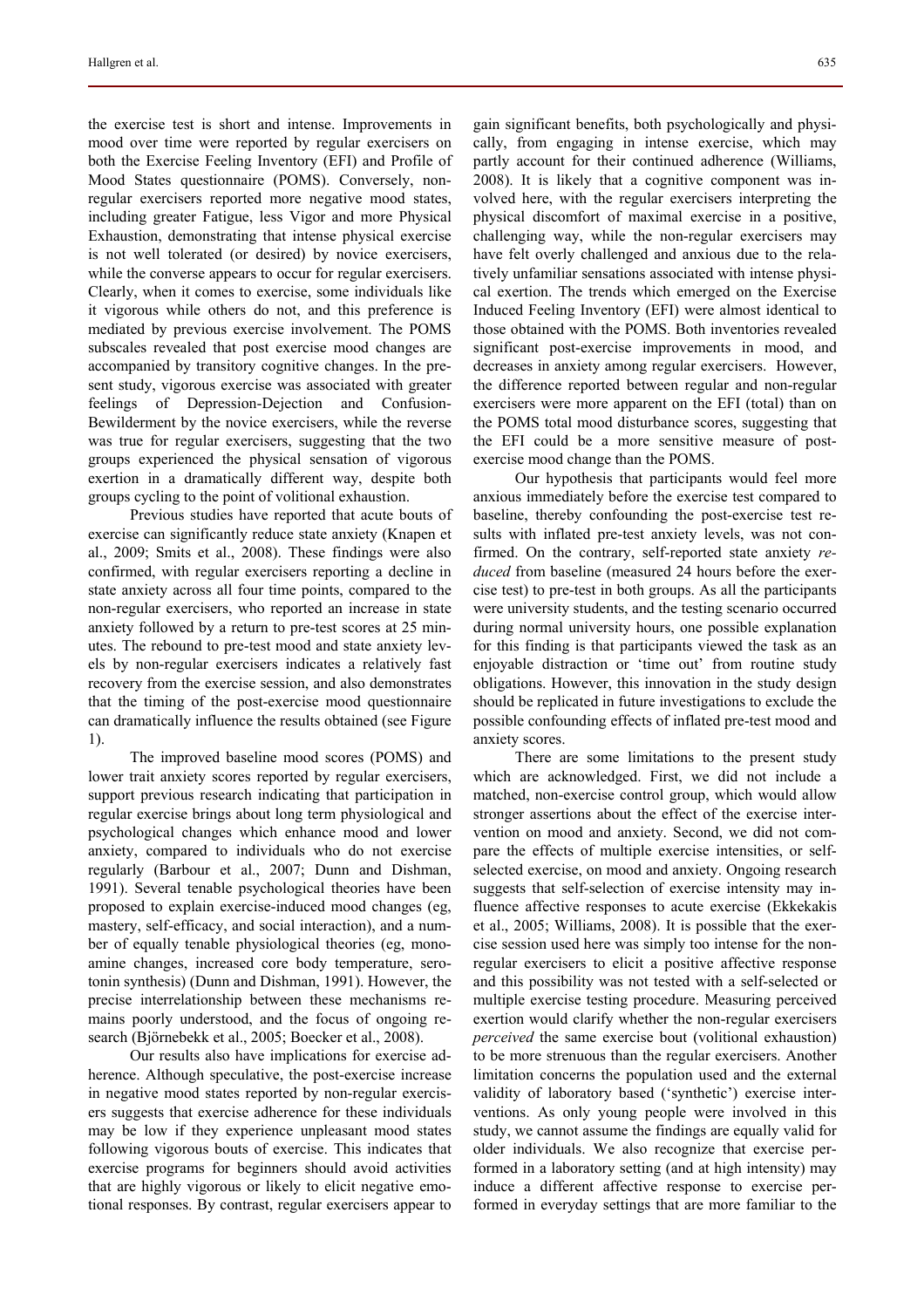participants. Future studies should explore the effect of various exercise modalities (eg, running versus cycling) conducted in different settings (eg, the laboratory versus outdoor). Exploring the influence of other variables, such as personality, health status, and exercise expectations within a single study will enhance our understanding of how these factors interact to influence post-exercise mood states. Finally, the short (6 item) version of the POMS is recommended over the 65 item version because it is more amenable to multiple administrations.

#### **Conclusion**

In conclusion, our findings indicate that previous exercise participation mediates the affective response to vigorous bouts of exercise. The post-exercise improvements in mood reported by regular exercisers indicate steady increases in positive mood states. Conversely, non-regular exercisers reported an initial decline in mood states, and transient increased post-exercise anxiety. These differences suggest that regular exercise induces psychobiological changes which mediate the affective response to acute bouts of vigorous exercise, which may in turn influence future exercise adherence. To maximise positive mood states, especially among novice exercisers, practitioners should carefully consider previous exercise participation when prescribing new exercise regimes.

#### **References**

- American College of Sports Medicine (ACSM)(1986) Guidelines for exercise testing and prescription (3rd edition). Philadelphia: Lea and Febiger.
- Barbour, K.A., Edenfield, T.M. and Blumenthal, J.A. (2007) Exercise as a treatment for depression and other psychiatric disorders: a review. *Journal of Cardiopulmonary Rehabilitation and Prevention* **27**, 359-367.
- Bartholomew, J.B., Morrison, D. and Ciccolo, J.T. (2005) Effects of acute exercise on mood and well-being in patients with major depressive disorder. *Medicine and Science in Sports and Exercise* **37**, 2032-2037.
- Biddle, S. (2000) Exercise, emotions, and mental health. In: *Emotions in sport.* Ed: Hanin, Y.L.Champaign: Human Kinetics. 267-291.
- Bixby, W.R. and Lochbaum, M.R. (2006) Affect responses to acute bouts of aerobic exercise in fit and unfit participants: An examination of opponent-process theory. *Journal of Sport Behaviour* **29**,111-125.
- Björnebekk, A., Aleksander, A.M. and Brené, S. (2005) The antidepressant effect of running is associated with increased hippocampal cell proliferation. *International Journal of Neuropsychology* **8**, 357-368.
- Boecker, H., Henriksen, G., Sprenger, T., Miederer, I., Willoch, F., Valet, M., Berthele, A. and Tölle, T.R. (2008) The runner's high: opioidic mechanisms in the human brain. *Cerebral Cortex* **18**, 2523-2531.
- Boutcher, S.H., McAuley, E. and Courneya, K.S. (1997) Positive and negative affective response of trained and untrained participants during and after aerobic exercise. *Australian Journal of Psychology* **49**, 28-32.
- Daley, A.J. and Welch, A. (2003) Subjective exercise experiences during and after high and low intensity exercise in active and inactive adult females: Some preliminary findings. *Sports Medicine and Physical Fitness* **43**, 220-222.
- Deslandes, A., Moraes, H., Ferreira, C., Veiga, H., Silveira, H., Mouta, R., Pompeu, F., Coutinho, E. and Laks, J. (2009) Exercise and mental health: many reasons to move. *Neuropsychobiology*  59(4), 191-198.
- Dishman, R.K., Farquhar, R.P. and Cureton, K.J. (1994) Responses to preferred intensities of exertion in men differing in activity levels. *Medicine and Science in Sports and Exercise* **26**, 783-790.
- Dunn, A.L. and Dishman, R.K. (1991) Exercise and the neurobiology of depression. *Exercise and Sports Science Review* **19**, 41-98.
- Dunn, A.L., Trivedi, M.H., Kampert, J.B., Clark, C.G. and Chambliss, H.O. (2005) Exercise treatment for depression: Efficacy and dose response. *American Journal of Preventive Medicine* **28**, 1- 8.
- Ekkekakis, P., Hall, E.E. and Petruzzello, S.J. (2008) The relationship between exercise intensity and affective responses demystified: To crack the 40 year-old nut, replace the 40 year-old nutcracker! *Annals of Behavioural Medicine* **35**, 136-149.
- Ekkekakis, P., Hall, E.E. and Petruzzello, S.J. (2005) Some like it vigorous: Measuring individual differences in the preference for and tolerance of exercise intensity. *Journal of Sport and Exercise Psychology* **27**, 350-374.
- Gauvin, L. and Rejeski, J.W. (1993) The exercise-induced feeling inventory: Development and initial validation. *Journal of Sport and Exercise Psychology* **15,** 403-423.
- Hoffman, M.D. and Hoffman, D.R. (2008) Exercisers achieve greater acute exercise-induced mood enhancement than nonexercisers. *Archives of Physical Medicine and Rehabilitation* **89**, 358-363.
- Joyner, M.J. and Green, D.J. (2009) Exercise protects the cardiovascular system: Effects beyond cardiovascular risk factors. *Journal of Physiology* **1(587 pt 23),** 5551-5558.
- Knapen, J., Sommerijns, E., Vancampfort, D., Sienaert, P., Pieters, G., Haake, P., Probst, M. and Peuskens, J. (2009) State anxiety and subjective well-being responses to acute bouts of aerobic exercise in patients with depressive and anxiety disorders. *British Journal of Sports in Medicine* **43(10),** 756-759.
- Kwan, B.M. and Bryan, A. (2010) In-task and post-task affective response to exercise: Translating exercise intentions into behaviour. *British Journal of Health Psychology* **15(1),** 115-131.
- Lochbaum, M.R., Karoly, P. and Landers, D.M. (2004) Affect response to acute bouts of aerobic exercise: A test of opponent-process theory. *Journal of Sport Behavior* **27**, 330-348.
- Lind, E., Ekkekakis, P. and Vazou, S. (2008) The affective impact of exercise intensity that slightly exceeds the preferred level: 'pain' for no additional 'gain'. *Journal of Health Psychology* **13**, 464-468.
- McNair, D.M., Lorr, M. and Droppleman, L.F. (1971) *Profile of Mood States.* San Diego, California : Educational and Industrial Testing Service.
- Parfitt, G., Markland, D. and Holmes, C. (1994) Responses to physical exertion in active and inactive males and females. *Journal of Sport and Exercise Psychology* **16**, 178-186.
- Petruzzello, S.J., Landers, D.M., Hatfield, B.D., Kubitz, K.A. and Salazar, W. (1991) A meta-analysis on the anxiety-reducing effects of acute and chronic exercise. *Sports Medicine***11**, 143- 182.
- Reed, J., Berg, K.E., Latin, R.W. and La Voie, J.P. (1998) Affective responses of physically active and sedentary individuals during and after moderate aerobic exercise. *Sports Medicine and Physical Fitness* **38**, 272-278.
- Smits, J.A., Berry, A.C., Rosenfield, D., Powers, M.B., Behar, E. and Otto, M.W. (2008) Reducing anxiety sensitivity with exercise. *Depression and Anxiety* **25**, 689-699.
- Spielberger, C.D., Gorsuch, R.L. and Lushene, P. (1970) *State-Trait Anxiety Manual.* California: Consulting Psychologist Press.
- Steptoe, A., Kearsley, N. and Walters, N. (1993) Acute mood responses to maximal and submaximal exercise in active and inactive men. *Psychology and Health* **8**, 89-99.
- Tieman, J.G., Peacock, L.J., Cureton, K.J. and Dishman, R.K. (2002) The influence of exercise intensity and physical activity history on state anxiety after exercise. *International Journal of Sports Psychology* **33**, 155-166.
- Williams, D.M. (2008) Exercise, affect, and adherence: an integrated model and a case for self-paced exercise. *Journal of Sport and Exercise Psychology* **30**, 471-496.
- Williams, D. M., Dunsiger, S., Ciccolo, J. T., Lewis, B. A., Albrecht, A. E. and Marcus, B. H. (2008). Acute affective response to a moderate-intensity exercise stimulus predicts physical activity participation 6 and 12 months later. *Psychology of Sport & Exercise* **9**, 231-245.